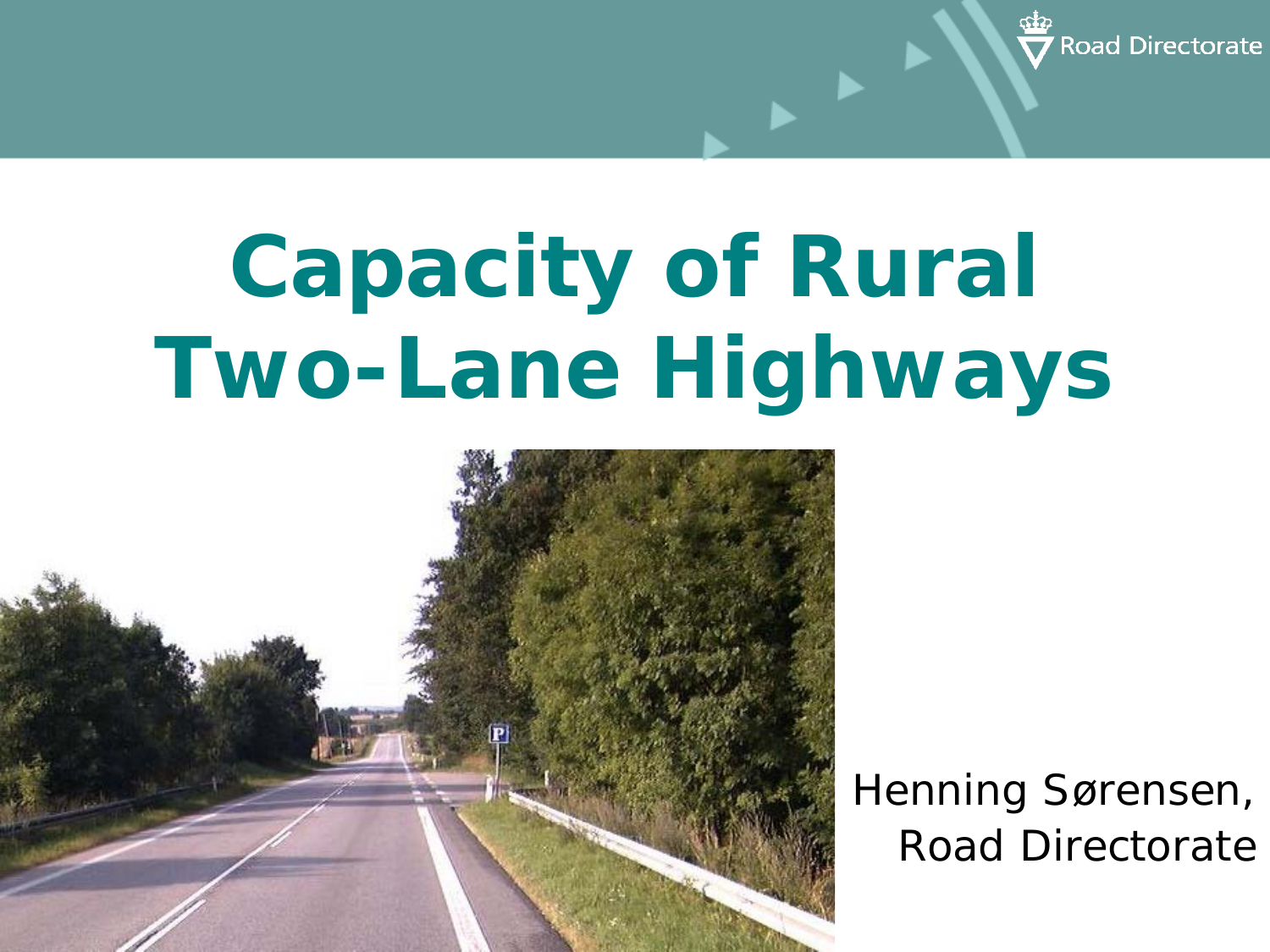# **Relevant, - Why ?**



- Many two-lane roads
- When do they need to be up-graded or replaced ?
- How does the traffic operate at two-lane roads, - and at what level of service ?
- Not recently investigated in DK

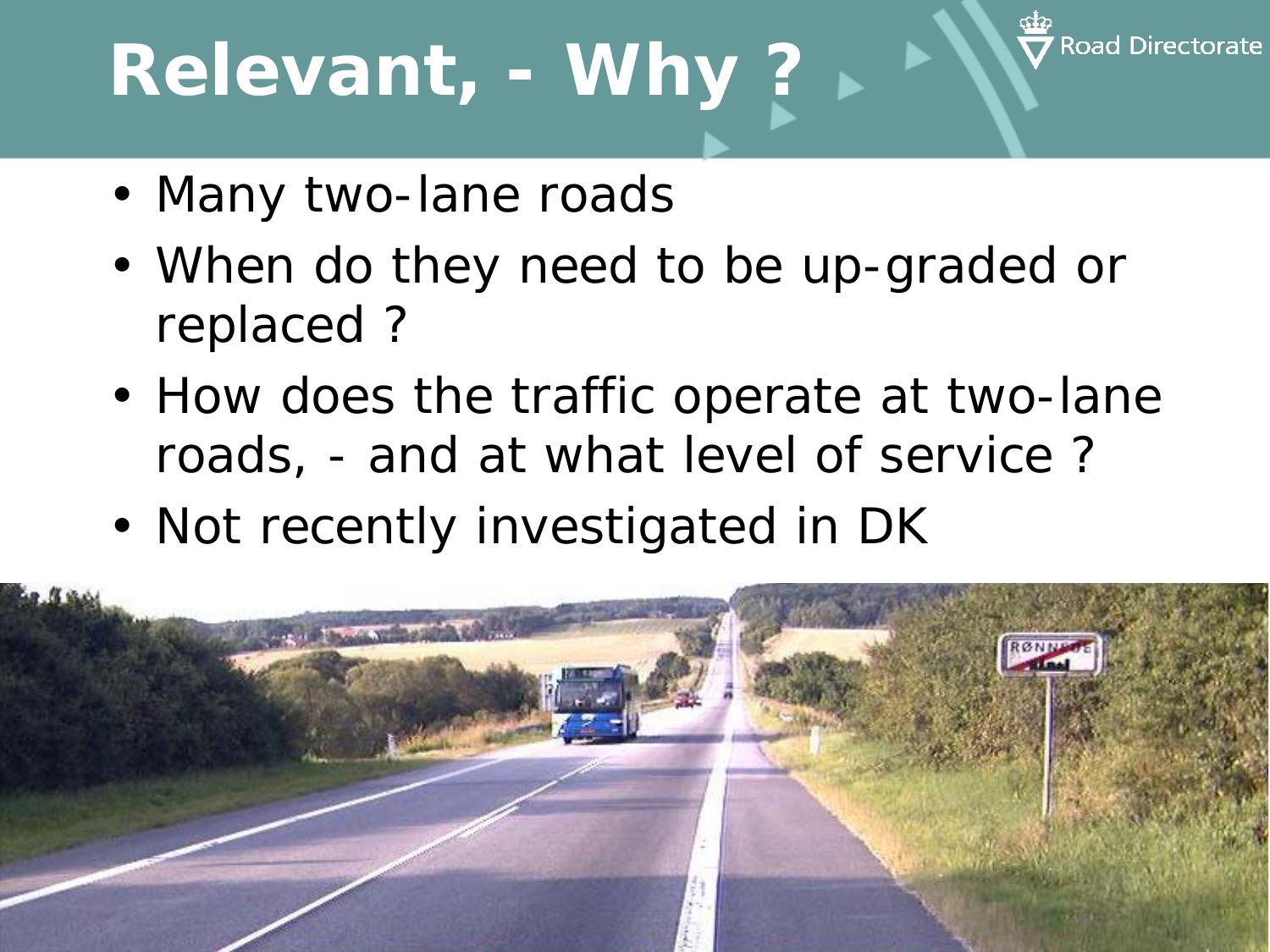# **Calculaton of Capacity**

- The current calculation procedure in Danish capacity manual originates from HCM 1994, but the driving directions are considered separately. HCM 1994 focused on determining service flow rates and capacity.
- The calculation procedure of 2-lane highway capacity and level of service has been thoroughly revised in HCM 2000 and focuses now on determining average speed and amount of time drivers follow closely behind other vehicles. Driving directions can be considered together or separately.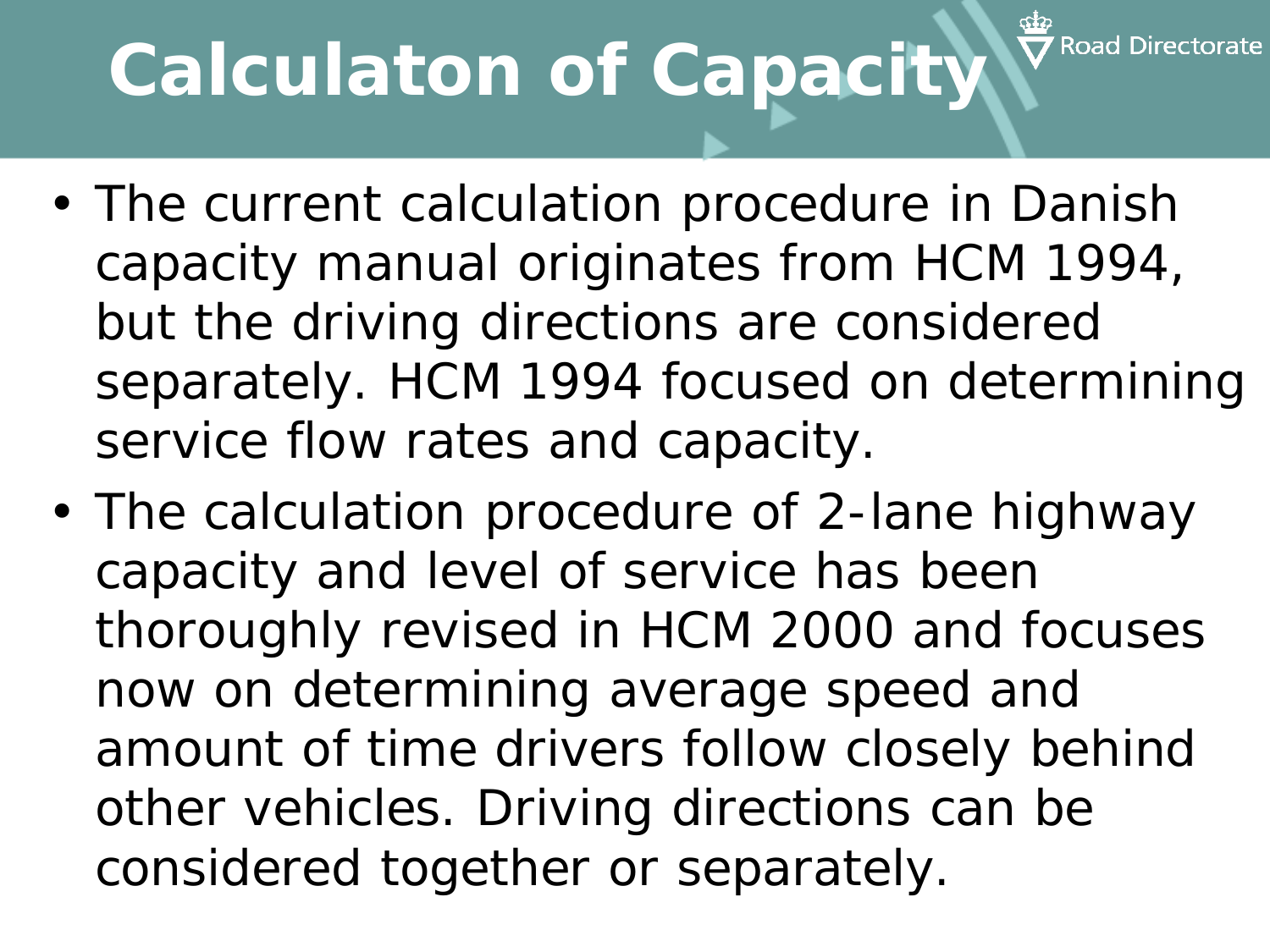#### **Therefore, the Road**  Road Directorate **Directorate Realized a Need to**

- enhance our knowledge about two lane highway traffic operations
- validate and update the capacity manual calculation procedures for rural two lane highways

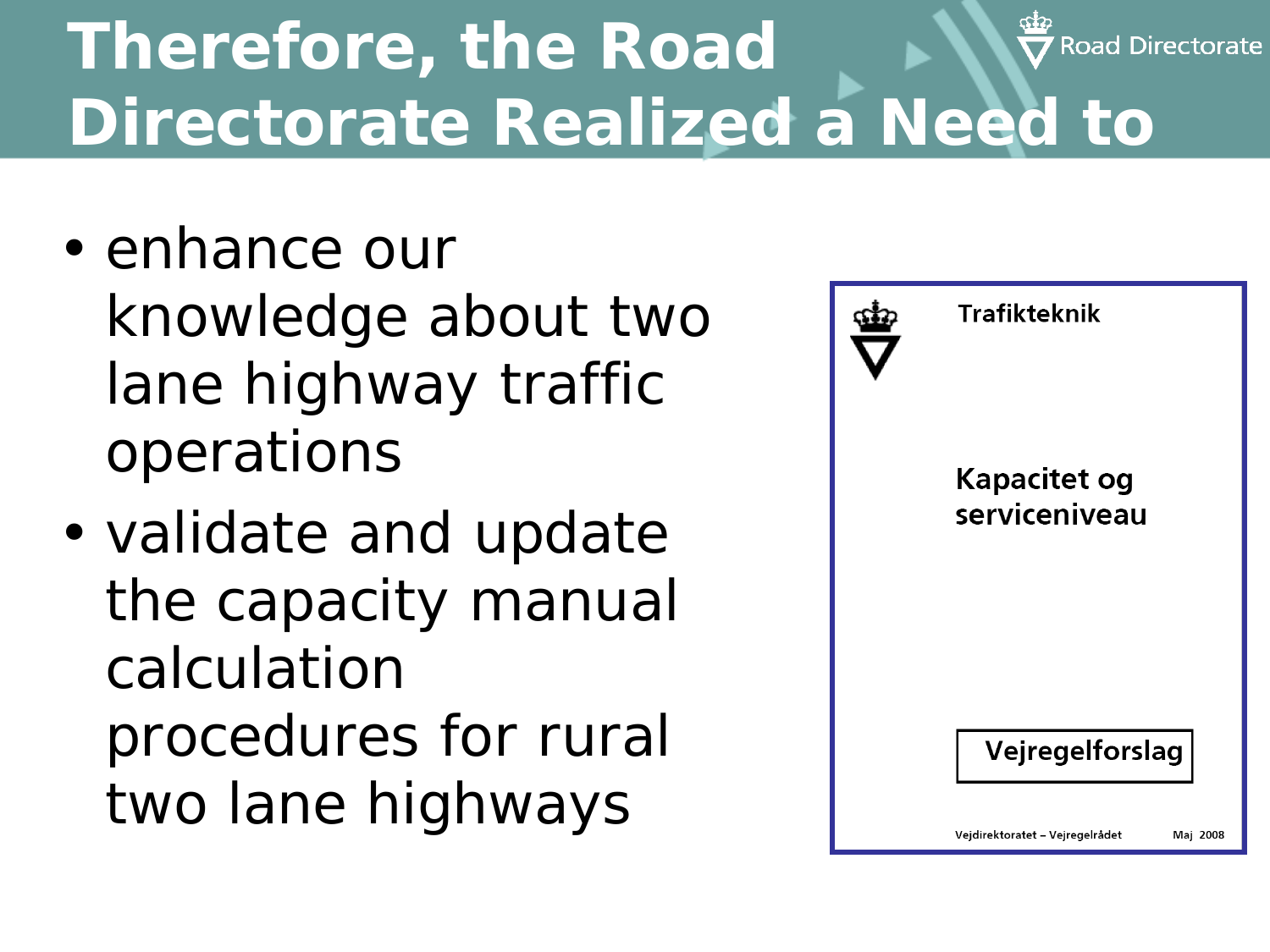### **2-Lane Highway Study - a Challenge**

- Traffic in both directions share the roadway
- A great variety in level and vertical profile on 2-lane roads which impacts the traffic operations



**Road Directorate** 

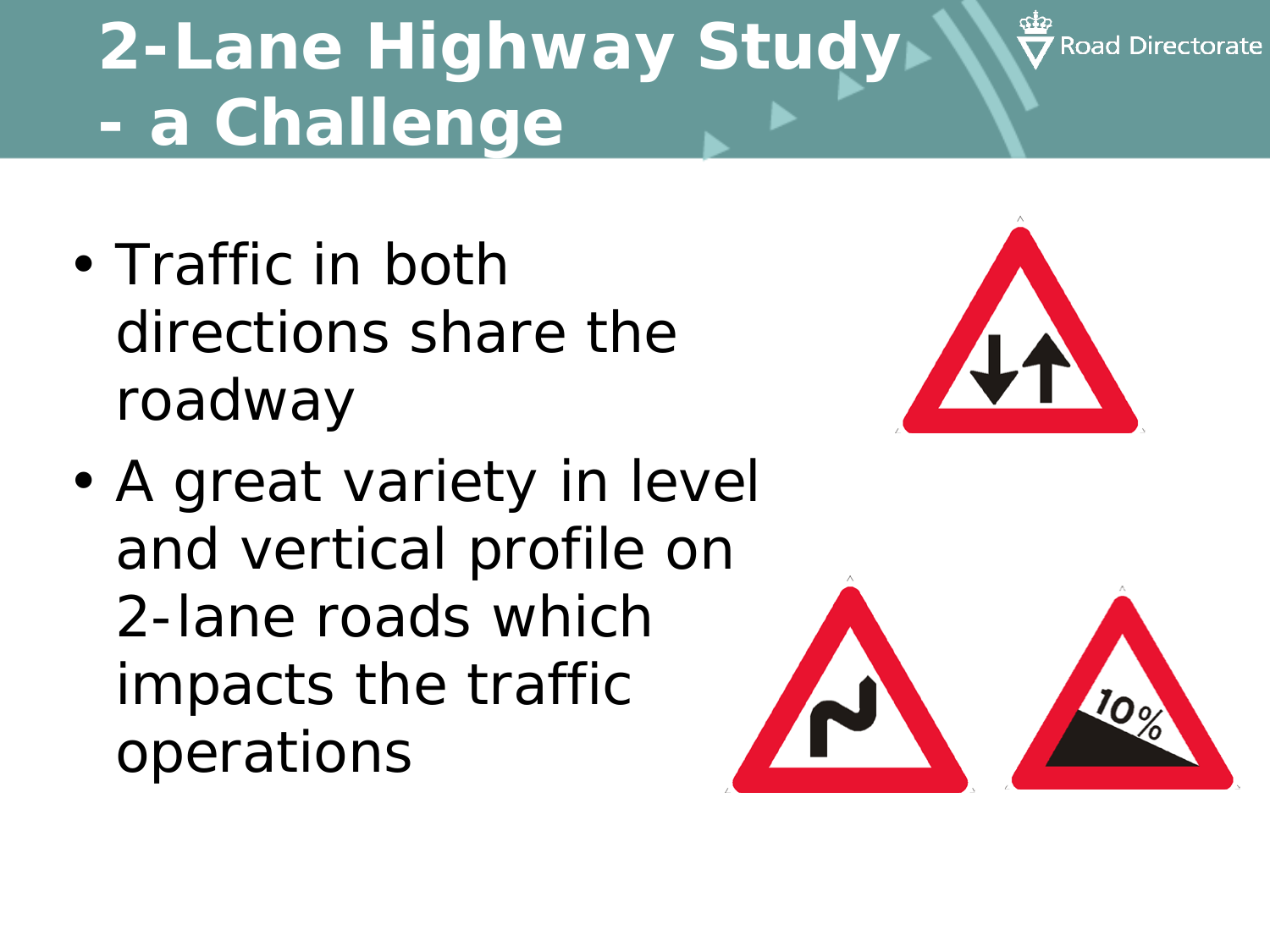### **…. Two Lane Highway Study Problems**

• Lack of bottlenecks unaffected of intersections

**Road Directo** 

- Lack of long uniform road sections
- Lack of 2 lane highways with a high degree of traffic saturation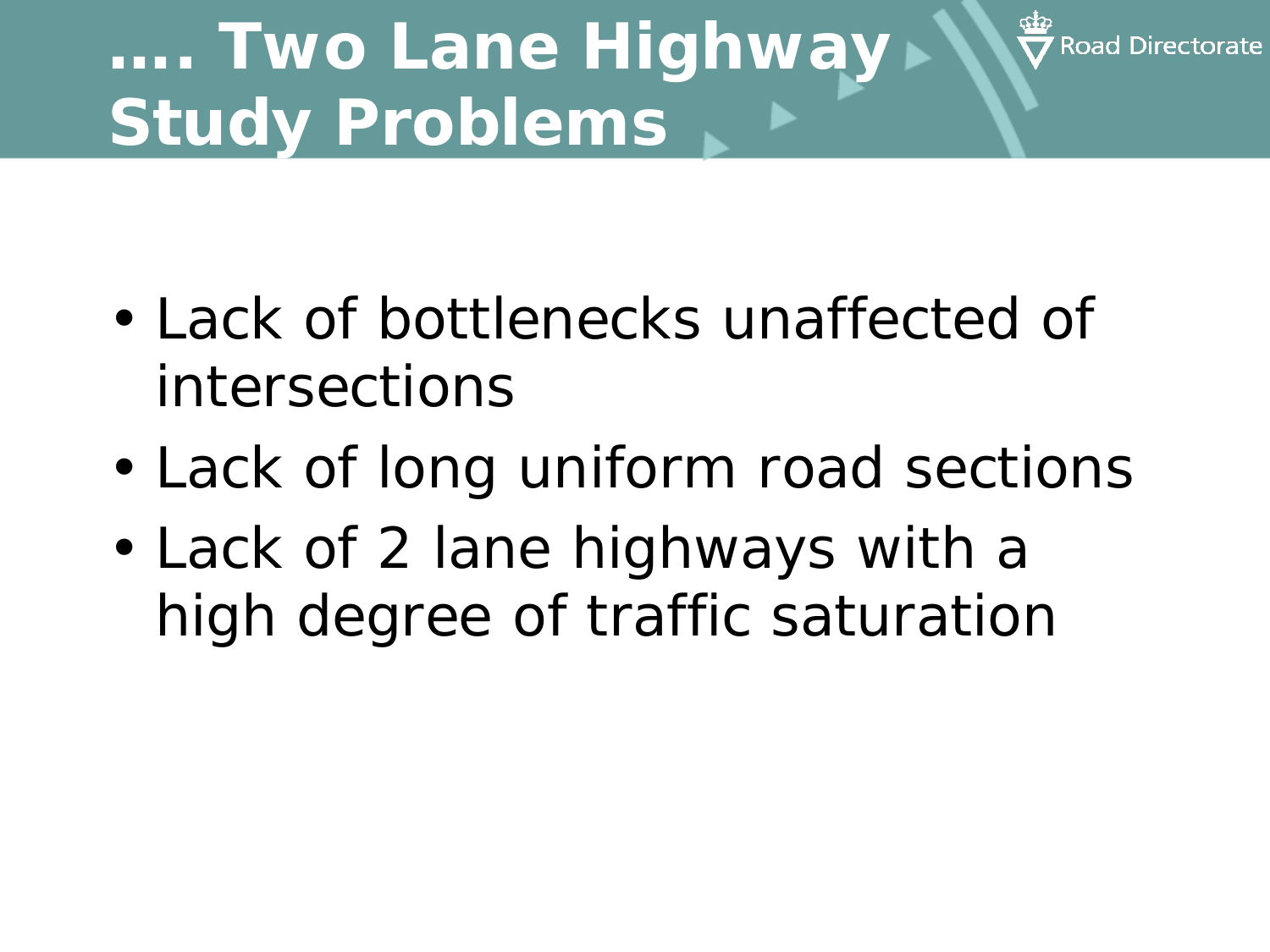#### stip<br>▼ Road Directorate **A Study was Initiated in 2007 and Finished 2009**

- 1. Selection of highway sections to be analyzed
- 2. Planning and completion of data recording
- 3. Analyses of data determining:
	- speed/flow relations
	- highway capacity
	- the extent of vehicle platooning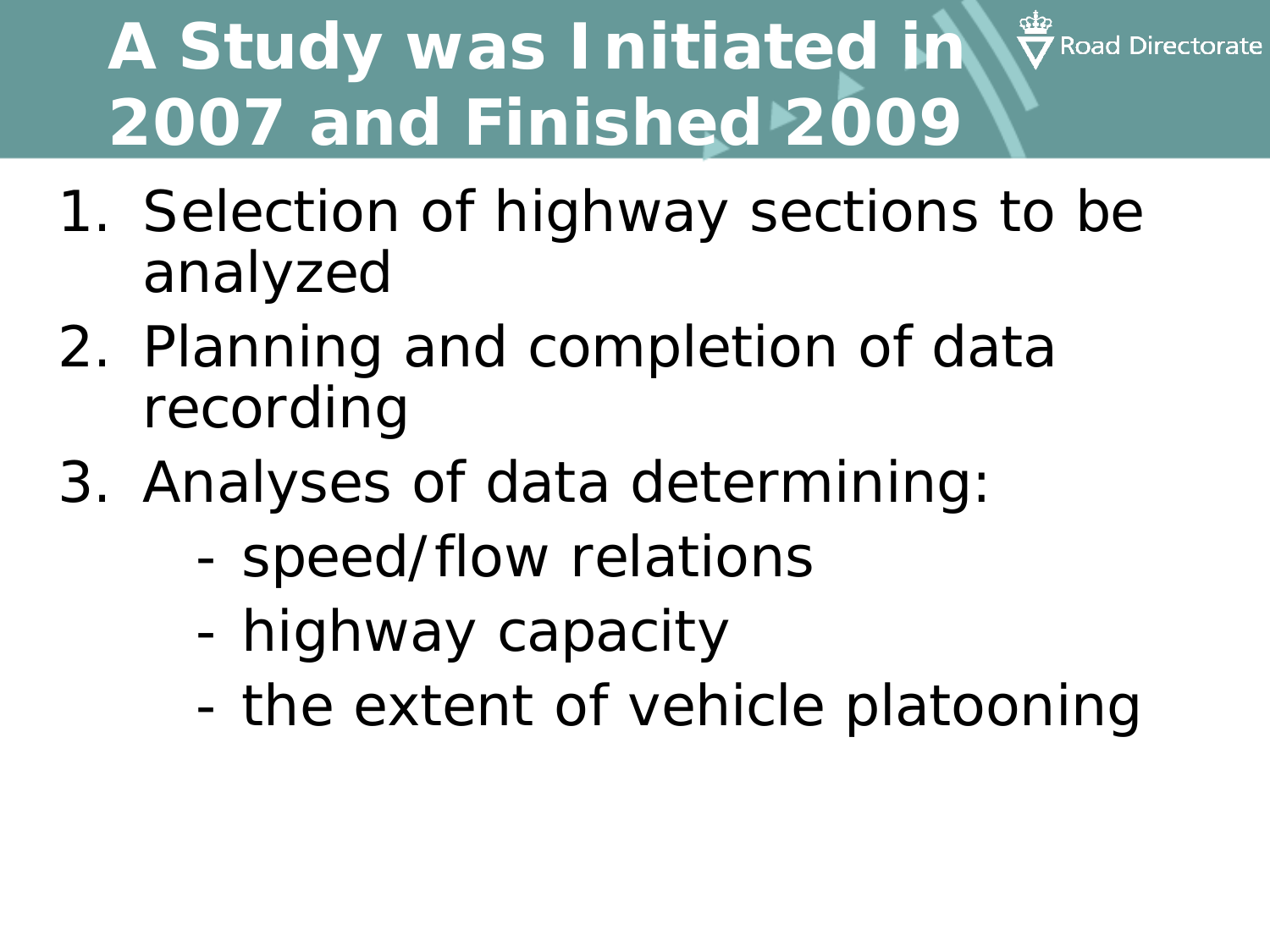#### **… and the impact on**  Road Directorate **speed, capacity and platooning of**

- trucks (including estimating truck passenger car equivalents)
- very slow vehicles, eg. agricultural vehicles
- passing restrictions
- directional split of traffic